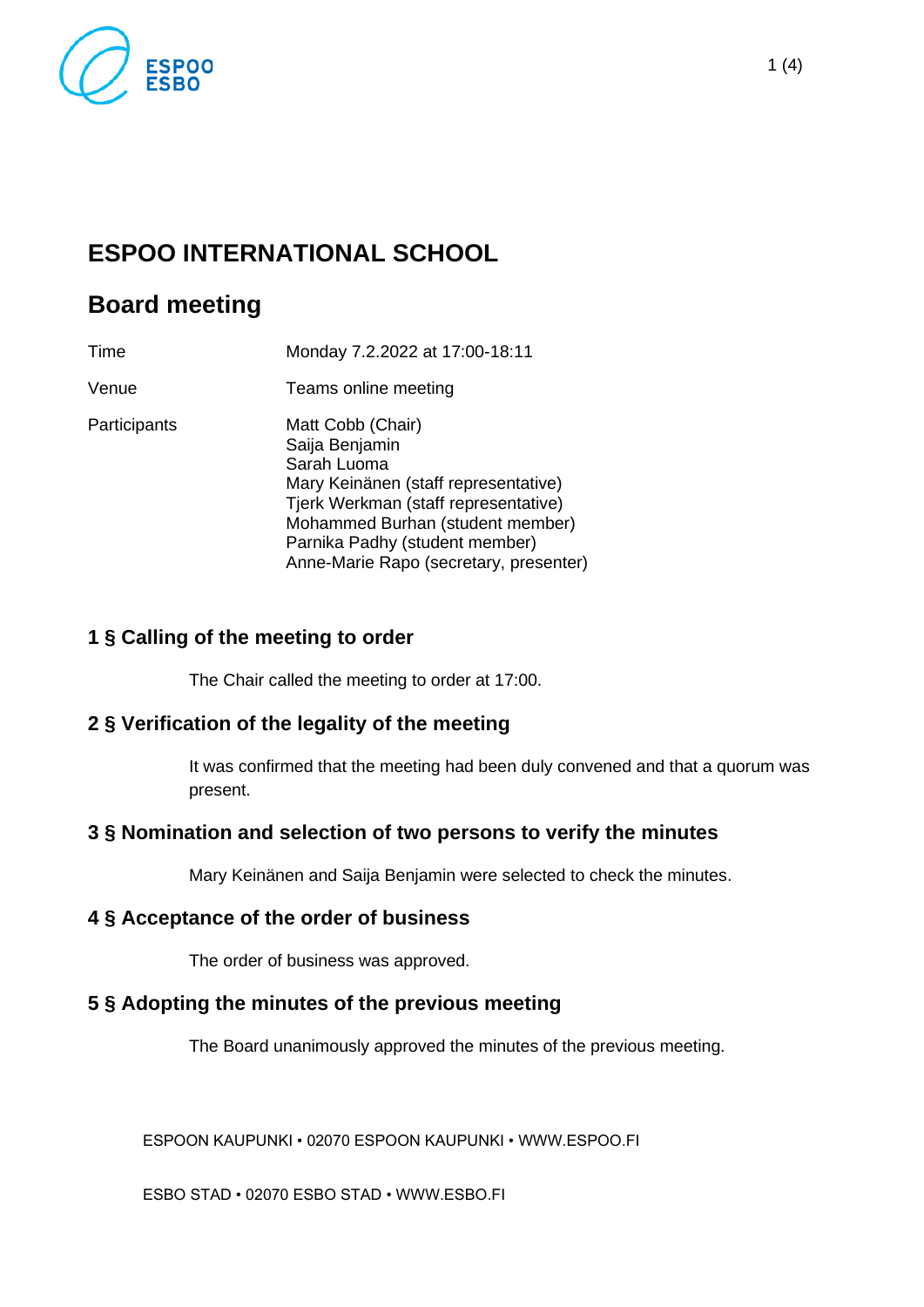

## **6 § Middle school electives 2022-2023**

The secretary presented to the Board the middle school electives material for the 2022 - 2023 school year.

#### **Proposal for Decision**

The middle school electives 2022-2023 are approved.

#### **Decision**

The Board approved the middle school electives for 2022 - 2023.

#### **7 § Grade 1 entrance exam points**

The secretary presented to the Board an adjustment to the grade 1 entrance exam points. (Appendix)

#### **Proposal for Decision**

The Board approves the adjustment to the grade 1 entrance exam points. The adjustment is only valid for 1<sup>st</sup> grade entrance examination during the spring and August 2022 exam.

#### **Decision**

The Board approved the grade 1 entrance exam points' adjustment. The adjustment is only valid for 1<sup>st</sup> grade entrance examination during spring and August 2022.

## **8 § Exam schedule around holidays**

The secretary presented to the Board a topic raised by the previous school board regarding exam scheduling.

#### **Proposal for Decision**

The Board will not set restrictions on scheduling exams around school holidays.

ESPOON KAUPUNKI • 02070 ESPOON KAUPUNKI • WWW.ESPOO.FI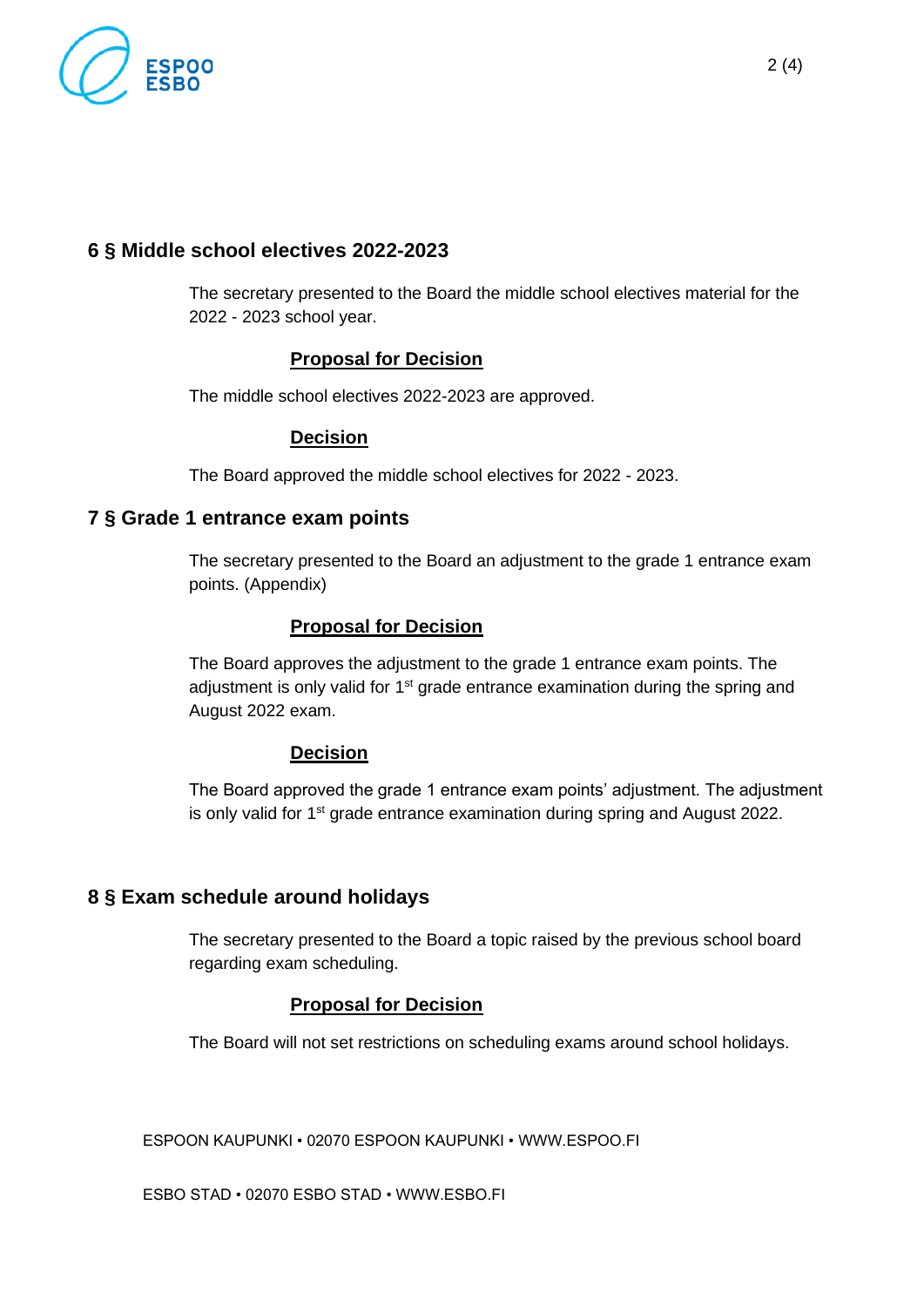

The Board approved the proposal to not set restrictions on scheduling exams around school holidays.

## **9 § Information items**

The Chair informed the Board that he had approached the School Office with an inquiry related to Kivimies campus.

The secretary informed the Board of the construction site which will begin in the spring. There was a general concern regarding the impact this will have on traffic safety around Opinmäki campus.

## **10 § A.O.B.**

There was a discussion on how we could further embrace the international identity of the school alongside the traditional teaching of religion and ethics.

## **11 § Close of the meeting**

The Chair closed the meeting at 18:11.

Minutes submitted by Secretary, Anne-Marie Rapo

Espoo .2.2022

Matt Cobb Anne-Marie Rapo

Chair **presenter and secretary** 

Minutes checkers

We have reviewed the minutes of the meeting and found it to be in line with the course of the meeting and the decisions taken.

ESPOON KAUPUNKI • 02070 ESPOON KAUPUNKI • WWW.ESPOO.FI